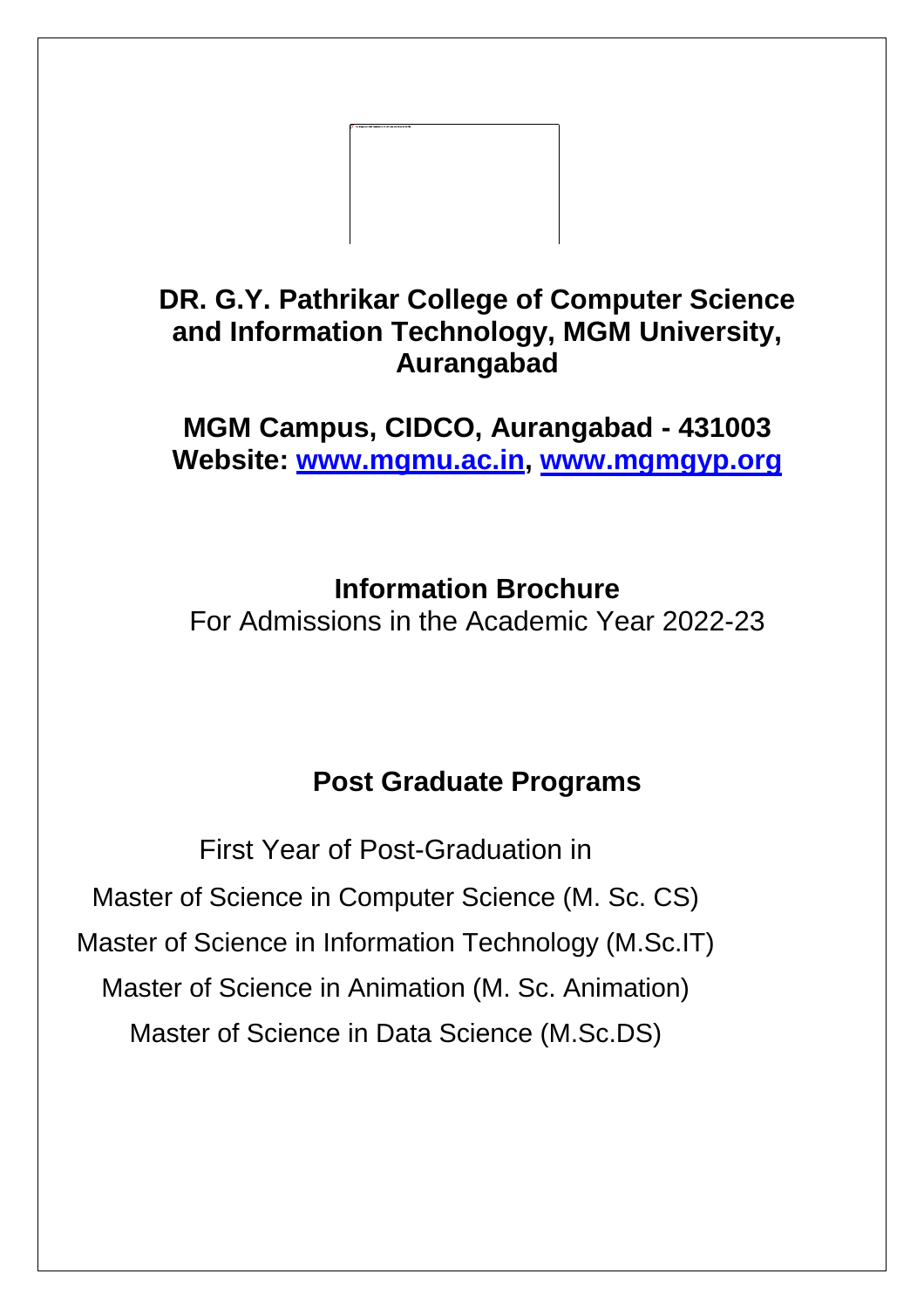| Introduction<br>1.                                                                  | 1              |
|-------------------------------------------------------------------------------------|----------------|
| <b>Definitions</b><br>2.                                                            | 1              |
| 3.<br>Program Intake                                                                | $\overline{2}$ |
| Invitation of Registration<br>4.                                                    | 3              |
| Candidate Type<br>5.                                                                | 3              |
| <b>Reservations</b><br>6.                                                           | 3              |
| <b>Eligibility Criterions</b><br>7.                                                 | 5              |
| 7.1 Program: Master of Science in Computer Science                                  | 5              |
| 7.2 Program: Master of Science in Information Technology                            | 6              |
| 7.3 Program: Master of Science in Animation                                         | $\overline{7}$ |
| 7.4 Program: Master of Science in Data Science                                      |                |
| <b>Preparation of Merit List</b><br>8.                                              | 8              |
| 8.1 Master of Science in Computer Science                                           | 8              |
| 8.2 Master of Science in Information Technology                                     | 8              |
| 8.3 Master of Science in Animation                                                  | 8              |
| 8.4 Master of Science in Data Science                                               |                |
| 8.5 Method of calculating marks at qualifying examination for deciding eligibility- | 9              |
| 9. Admission Procedure-                                                             | 9              |
| 9.1 Confirmation of admission:                                                      | 10             |
| 9.2 Fee Structure:                                                                  | 10             |
| 9.3 Caution Money Deposits:                                                         | 10             |
| 10. Cancellation of Admission and Refund of fees.                                   | 10             |
| 11. Documents to be attached along with "Application form for Admission Process"    | 10             |
| 12. Miscellaneous provisions                                                        | 12             |
| 12.1 Conduct and Discipline                                                         | 12             |
| 12.2 Action against ragging:                                                        | 12             |
| 12.3 Hostel Accommodation:                                                          | 12             |
| Appendix I                                                                          | 13             |
| Appendix II                                                                         | 14             |
| Proforma - A                                                                        | 15             |
| Proforma - B                                                                        | 16             |
| Proforma $-C$                                                                       | 17             |
|                                                                                     |                |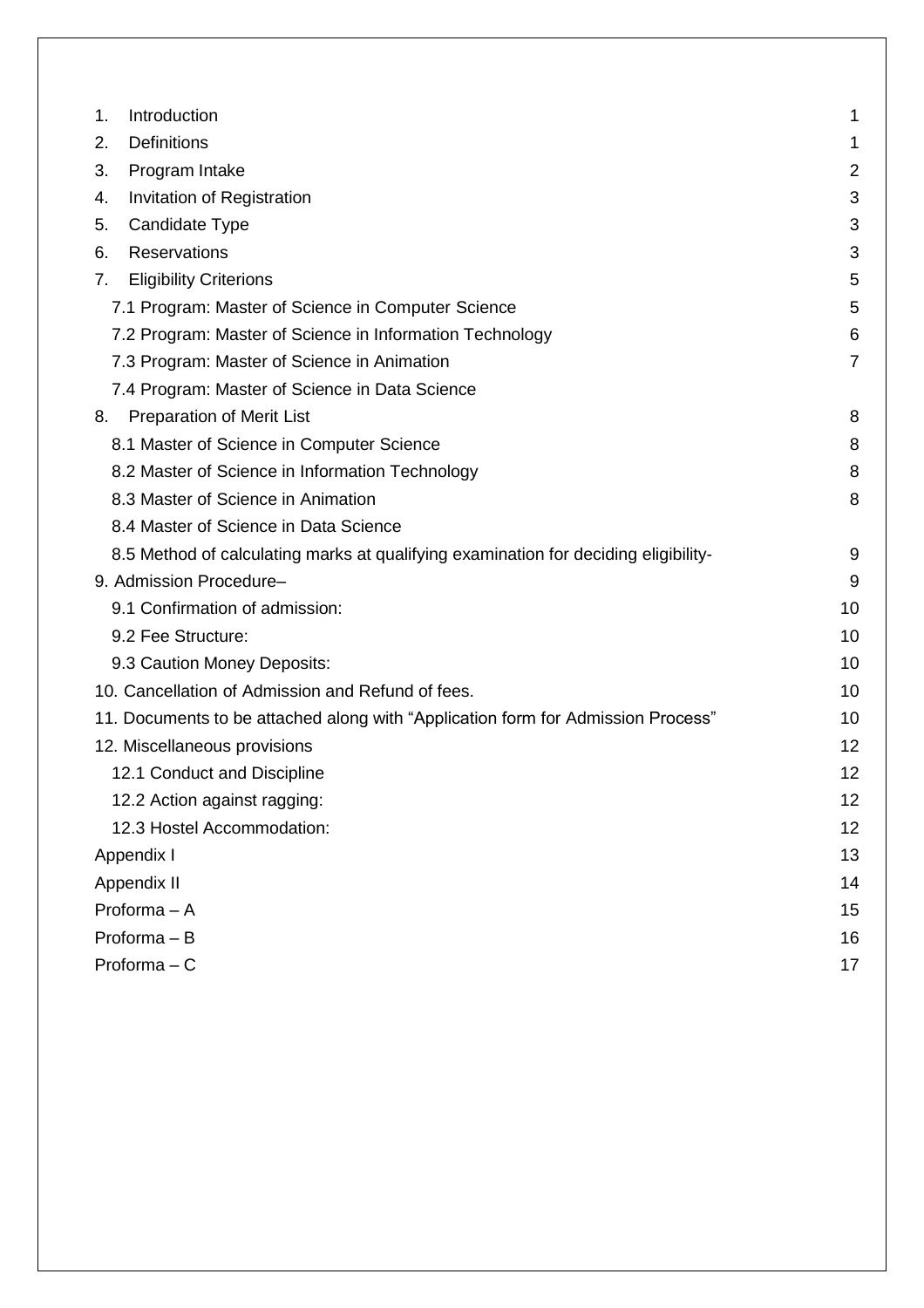# <span id="page-2-0"></span>**1. Introduction**

As per the Maharashtra Act No XXVI of 2019 the MGM University, Aurangabad has published the rules to regulate the admissions to the First year Full Time Professional Post Graduate Programs (Master of Science in Computer Science, Master of Science in Information Technology, Master of Science in Animation, Master of Science in Data Science).

This brochure gives information regarding the eligibility and rules of admission to First year of various professional postgraduate programs in MGM University, Aurangabad. This also provides information about invitation of registrations for admission, distribution of seats, details of reservation, various stages of admission process, refund of fees, etc.

All the decisions taken in relation to admission to First year of programs, by the Competent Authority shall be final and binding on all concerned.

# <span id="page-2-1"></span>**2. Definitions**

- (a) "Act" means The MGM University, Aurangabad (Regulation of Admissions and Fees) Act, 2019 (Act XXVI of 2019);
- (b) "All India Seats" means seats available to an eligible Indian National Candidate;
- (c) "Application form" means prescribed form filled up online by the Candidate for admission;
- (d) "Competent Authority" means the Registrar of MGM University, Aurangabad
- (e) "Programs" means the full time Post Graduate Programs in Master of Computer Science, Master of Information Technology, Master of Animation, and Master of Data Science.
- (f) "Eligible Candidates" mean the candidates who are eligible for different professional programs as notified by the MGM University Act;
- (g) "SSC" means the Secondary School Certificate (Standard X) examination conducted by Maharashtra State Board of Secondary and Higher Secondary Education or its equivalent certificate awarded by a recognized Board;
- (h) "HSC" means the Higher Secondary School Certificate (Standard XII) examination conducted by Maharashtra State Board of Secondary and Higher Secondary Education or its equivalent certificate awarded by a recognized Board;
- (i) "Inter -Se-Merit" means the order of merit declared by the MGM University, Aurangabad in respect of various classes/ category of Candidates;
- (j) "Qualifying Examination" means examinations on the basis of which a candidate becomes eligible for admission or its equivalent examination;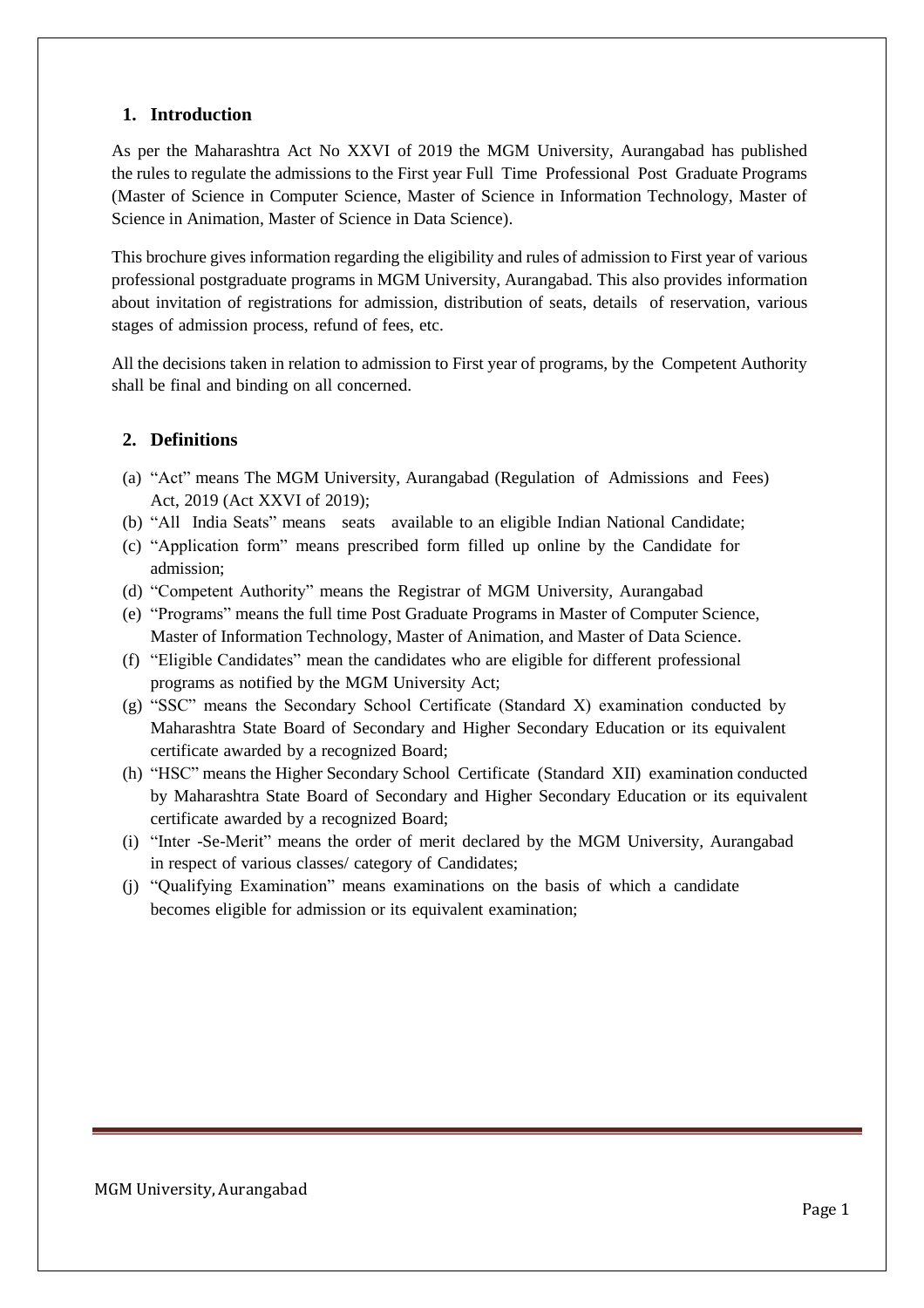# <span id="page-3-0"></span>**3. Program Intake**

DR.G.Y. Pathrikar College of CS and IT, MGM University Approved Intake for the Academic Year 2022-23

# **PG Programs**

| <b>Name of The Program</b>                  | <b>Approved Intake</b> | <b>Duration</b> |
|---------------------------------------------|------------------------|-----------------|
| Master of Science in Computer Science       | 20                     | 2 Years         |
| Master of Science in Information Technology | 20                     | 2 Years         |
| Master of Science in Animation              | 20                     | 2 Years         |
| Master of Science in Data Science           | 20                     | 2 Years         |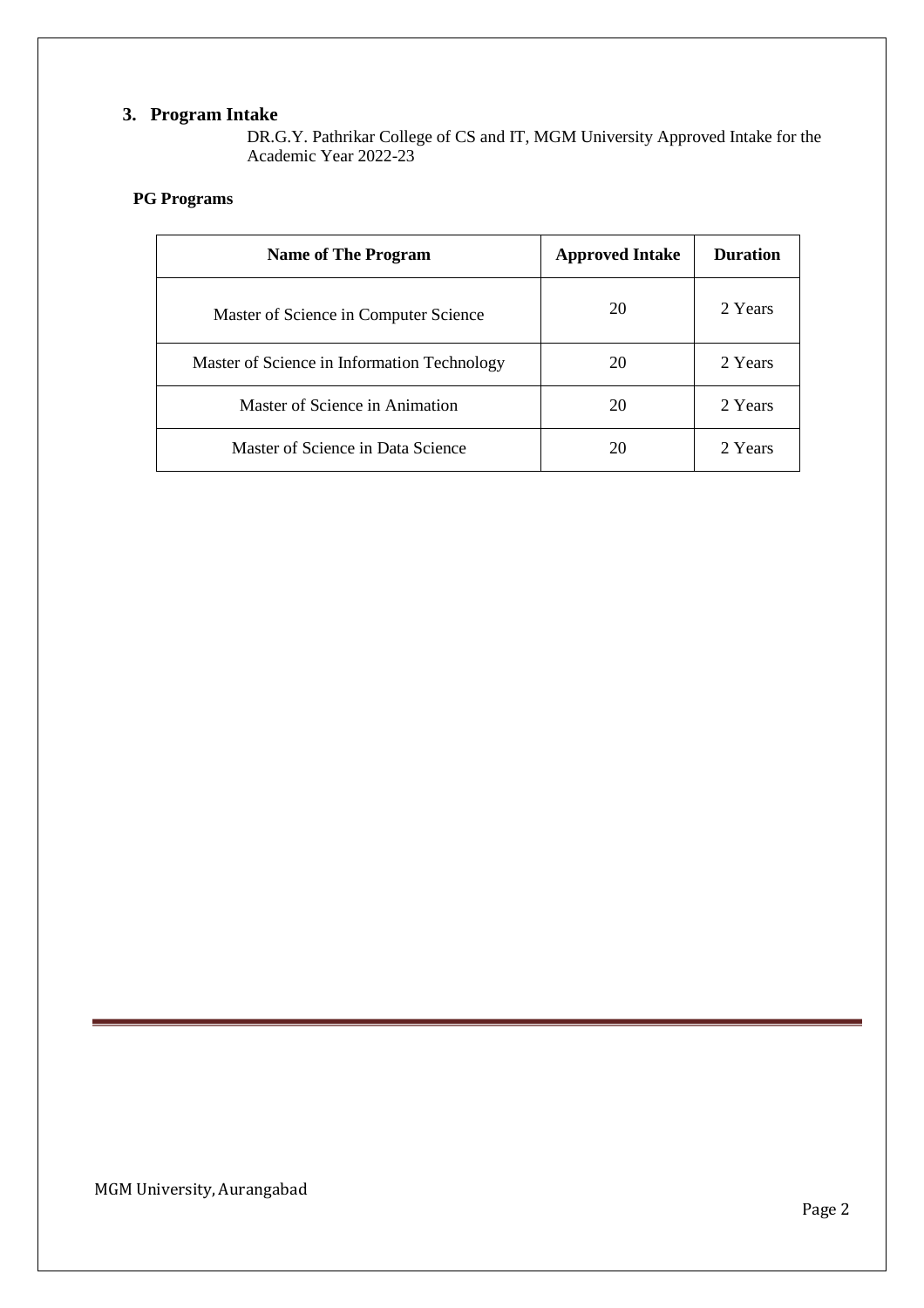# <span id="page-4-0"></span>**4. Invitation of Registration**

The Competent Authority shall invite online registrations from candidates for participating in admission process to the professional Courses for which MGMU CET 2022 (Master of Science in Computer Science, Master of Science in Information Technology, Master of Science in Animation, and Master of Science in Data Science) or alternative entrance examination is required for the academic year 2022-23.

The candidates seeking admission to the professional programs for the seats provided in: **Maharashtra State Seats, All India Seats and International Students seats -** For these seats the candidates shall apply to the Competent Authority for admission through Admission Process on [www.mgmu.ac.in](http://www.mgmu.ac.in/) or [www.mgmgyp.org](http://www.jnec.org/)

For all Postgraduate programs allocation of seats for All India Candidature is 60% and for Maharashtra State Candidature is 40%.

#### **Important dates (Tentative) for PG admissions:**

- a. Online registration: Started and Application form is available on [www.mgmu.ac.in,](http://www.mgmu.ac.in/) [www.mgmgyp.org.](http://www.mgmgyp.org./)
- b. Last date for online registration: Till cut-off date
- c. First counseling round of admission:
- d. Second counseling round of admission:
- e. Commencement of classes of first year:
- f. Cutoff date of admission:

#### <span id="page-4-1"></span>**5. Candidate Type**

#### **1. Maharashtra State Candidates:**

Candidate who is either Domicile of Maharashtra and/ or is born in Maharashtra.

#### **2. All India Candidates:**

The Candidates having Indian citizenship are eligible under this Category.

#### **3. International Candidates:**

The candidates who are from other than India Country called International Candidates.

# <span id="page-4-2"></span>**6. Reservations**

All the reservations given below shall be applicable to **candidates belonging to Maharashtra State only** subject to the fulfillment of the eligibility criteria specified by MGM University, Aurangabad from time to time.

#### **A) Reservation for Backward Class Category Candidates:**

The percentage of seats reserved for candidates of backward class categories belonging to Maharashtra State is as given below. The percentage of reservation is the percentages of the seats available for Maharashtra state candidates. Backward class candidates shall claim the category to which they belong to at the time of submission of application form.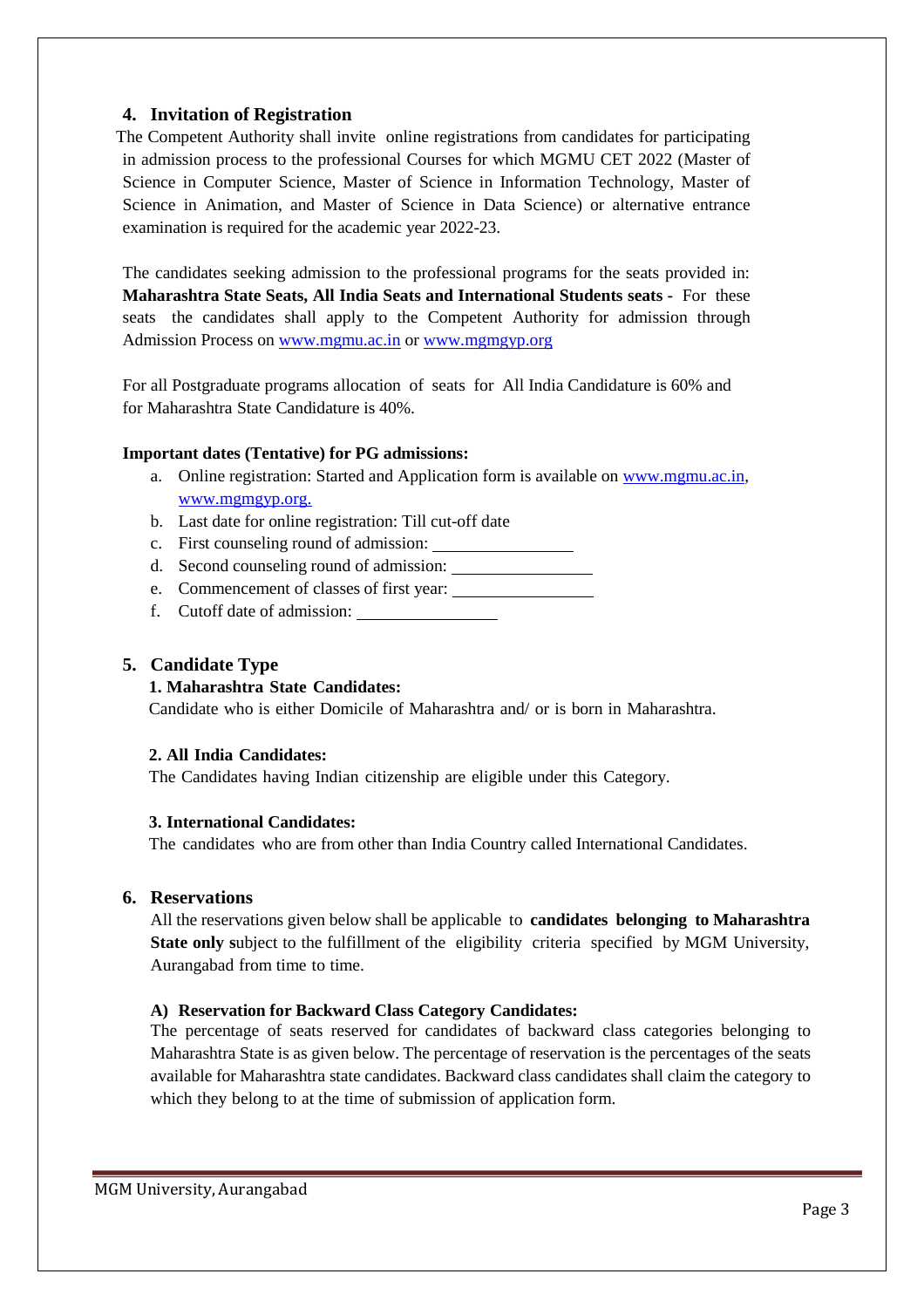| Sr. |                                                    | Percentage |
|-----|----------------------------------------------------|------------|
| No. | Category of Reservation                            | of seats   |
|     |                                                    | Reserved   |
| 01  | Scheduled Castes and Schedule Caste converts       | 13.0 $%$   |
|     | to Buddhism $(SC)$                                 |            |
| 02  | Schedule Tribes (ST)                               | $7.0\%$    |
| 03  | Vimukta Jati (VJ)/ De Notified Tribes (DT) (NT -A) | $3.0\%$    |
| 04  | Nomadic Tribes 1 (N <b>T-B</b> )                   | 2.5%       |
| 05  | Nomadic Tribes 2 (NT-C)                            | 3.5%       |
| 06  | Nomadic Tribes 3 (NT-D)                            | $2.0\%$    |
| 07  | Other Backward Classes (OBC)                       | 19.0%      |
|     | Total                                              | 50.0%      |

#### **B) Reservation for sons/daughters of Defense service personnel:**

Five percent (5%) seats of the total sanctioned intake of an institute, subject to a maximum of five (5) seats in each institute coming under admission shall be reserved for Children of ex- service personnel who are Domiciled in Maharashtra State (DEF-1), Children of active service personnel who are Domiciled in Maharashtra State (DEF-2), Children of active service personnel (DEF-3) who are transferred to Maharashtra State but are not domiciled in Maharashtra State, or who are not domiciled in Maharashtra State but their families are stationed in Maharashtra State under the provision of retention of family accommodation atthe last duty station on grounds of children's education provided further that, such candidate should have appeared and passed the HSC examination from a school/college situated in the State of Maharashtra.

- (i) These seats are within the sanctioned intake and are available as State Level seats.
- (ii) A combined single merit list of all eligible DEF1, DEF2 and DEF3 candidates shall be prepared.
- (iii) Candidates claiming these seats shall produce additional documents in Proforma A.
- (iv) This provision is NOT available to the children of CIVILIAN STAFF who is working /who has worked in the Indian Defense Service.

#### **C) Reservation for Persons with Disability Candidate:**

Five percent (5%) seats of total sanctioned intake under admission procedure shall be reserved for Candidates having following minimum 40% benchmark disability.

| Locomotor disability | Intellectual disability        |
|----------------------|--------------------------------|
| Leprosy cured person | Specific learning disabilities |
| Cerebral palsy       | Autism spectrum disorder       |
| Dwarfism             | Mental illness                 |
| Muscular dystrophy   | Multiple sclerosis             |
| Acid attack victims  | Parkinson's disease            |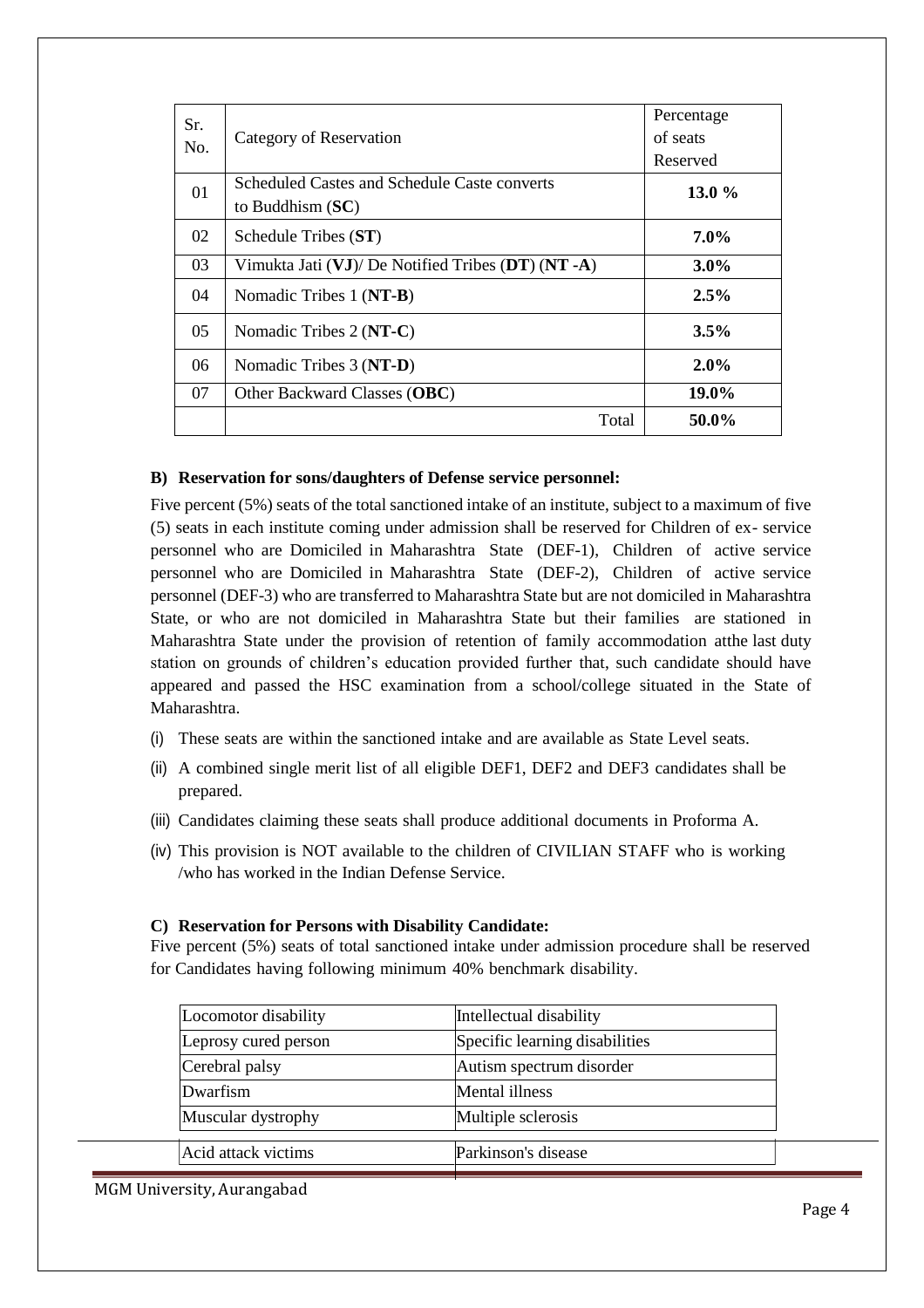| <b>Blindness</b>               | Haemophilia                  |
|--------------------------------|------------------------------|
| Low-vision                     | <b>Thalassemia</b>           |
| Deaf                           | Sickle cell disease          |
| Hard of hearing                | <b>Multiple Disabilities</b> |
| Speech and language disability |                              |

A single merit list of all eligible candidates shall be prepared. The allotment of seats reserved for the Candidates with Disability shall be done on the basis of an inter-se merit. These seats are available for Maharashtra state domiciled candidates only.

The candidates claiming reservation under this category shall submit the certificates from the medical authority competent for issuing such certificate. The certificate should clearly state that the extent of disability is not less than 40% (Forty percent) and the disability is permanentin nature.

#### **D) Reservation for female candidates:**

As per the provisions in Government Resolution No. GEC-1000/ (123/2000)/ Tech. Edu.-1, dated 17th April, 2000, 30% seats shall be reserved for female candidates. There shall be no reservation for Female candidates under Defense and Persons with Disability category.

#### <span id="page-6-1"></span><span id="page-6-0"></span>**7. Eligibility Criterions**

#### **7.1 Program: Master of Science in Computer Science (M.Sc. CS.)**

(i) Any Science Graduate with Computer Science as one or all subject with minimum 50% marks (45% reserve category or equivalent examination.

#### **7.2 Program: Master of Science in Information Technology (M.Sc. IT.)**

(i) Any science graduate with Minimum 50% of Marks (45% marks aggregate in case of candidate backward class categories and person with disability belonging to Maharashtra state only).

#### **7.3 Program: Master of Science in Animation (M.Sc. Animation.)**

 (i) Any Graduate of this University or any other recognized University with minimum 50% marks (45% reserved Category) with all subjects passed can take admission.

 (ii) (Student other than science stream will to undergo through bridge course for the confirmation of admission procedure.)

#### **7.4 Program: Master of Science in Data Science (M.Sc. Data Science.)**

 (i) Any Bachelor degree of minimum 3 years with at least two papers in Mathematics / Information Technology / Computer Science / Computer Application / Statistics / Electronics / Operational Research at 10+2 level or at Graduation level examination.

 (ii) He / She must have obtained at least 50% marks in aggregate (45% in case of candidates of reserved categories) from any recognized University.

 **(**iii) (Student other than science stream will to undergo through bridge course for the confirmation of admission procedure.)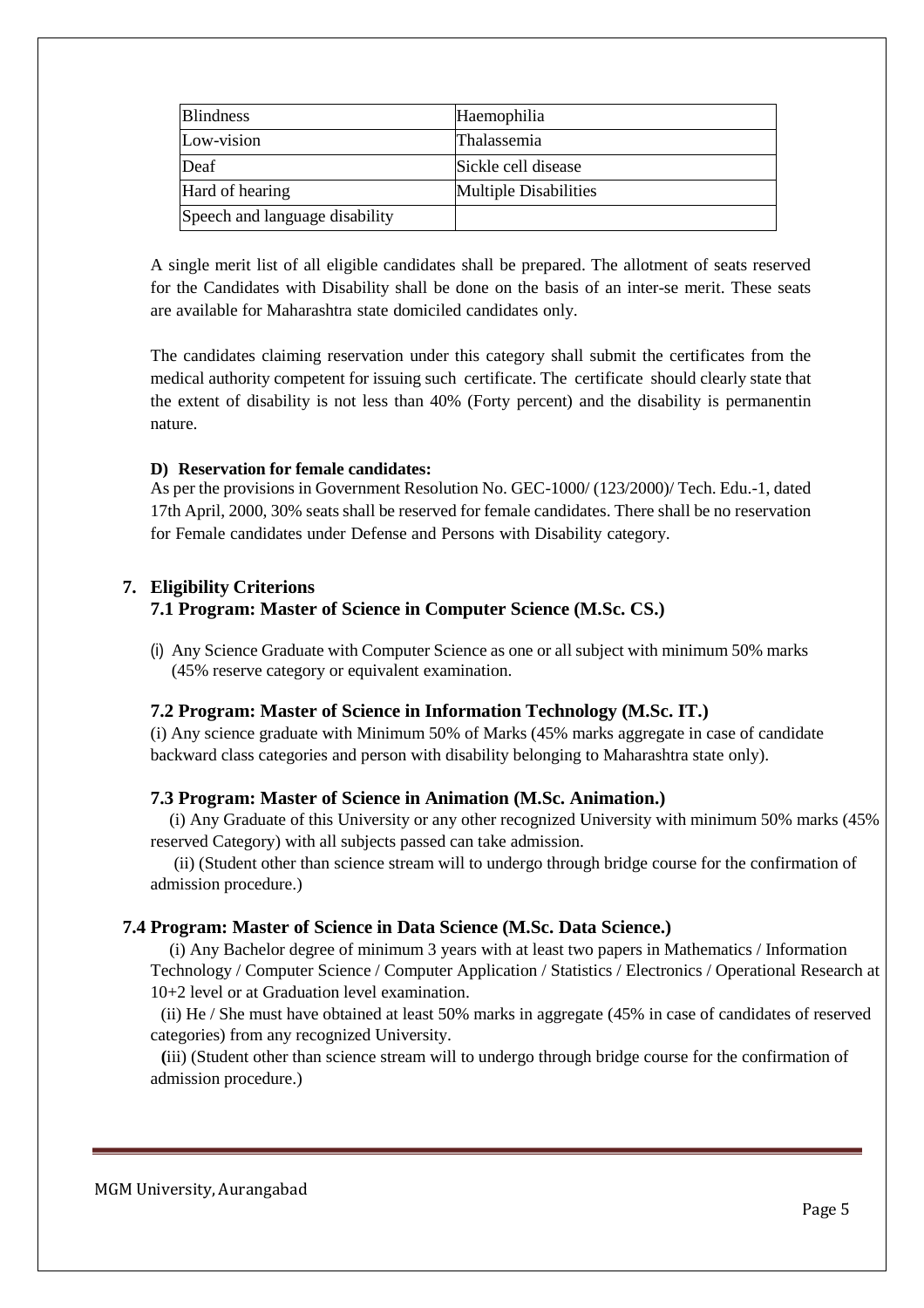# <span id="page-7-0"></span>**8. Preparation of Merit List for PG programs**

# <span id="page-7-1"></span>**8.1 Master of Science in Computer Science, Master of Science in Information Technology, Master of Science in Animation and Master of Science in Data Science**

- 1. All eligible candidates who have submitted an application form on or before the last date specified shall be assigned a merit number.
- 2. First preference will be given to the MGMU CET-2022 qualified candidate of the previous year.
- 3. The candidates are required to follow admission procedure and schedule declared from time to time at the admission office of institute and website.

# <span id="page-7-2"></span>**8.2 Method of calculating marks at qualifying examination for deciding eligibility-**

While deciding the eligibility of the Candidates the following procedure shall be adopted:

- (a) The percentage of marks shall be calculated by rounding off to the nearest integer. i.e. if the percentage of marks comes out to be 44.50% to 44.99% then it shall be roundedto 45% and if the percentage of marks comes out to be 44.01% to 44.49%, shall be rounded to 44% for deciding the eligibility.
- (b) If letter grades are assigned at Bachelor of Science, its equivalent examination, the candidate must submit the certificate of conversion of letter grades into equivalent marks from the concerned Competent Authority at the time of submission of application form. The eligibility shall be decided on the basis of equivalent marks.
- (c) The Grades or Marks are considered on the basis of which the class of Degree is awarded.

# <span id="page-7-3"></span>**9. Admission Procedure–**

The MGM University, Aurangabad shall admit Candidates through the Admission Procedure as referred to in Section 35 of The MGM University Act 2019. The stages of Admission Procedure shall be as stated below-

(a) Display or Publishing of Information Brochure.

The Information Brochure shall be published on the website.

- (b) Filling Online Application form by Candidate for registration for the Admission Process.
	- (i) All the aspiring candidates shall register their name on the official website. The candidate shall fill in the Online Application form for admission. For admissions the eligible candidates aspiring for admission shall apply, by paying required fees as given below through online mode (Credit Card/ Debit Card/ Net Banking).

| Admission                                   | For all Candidates |
|---------------------------------------------|--------------------|
| Master of Science in Computer Science       | $Rs. 1500/-$       |
| Master of Science in Information Technology | $Rs. 1500/-$       |
| Master of Science in Animation              | $Rs. 1500/-$       |
| Master of Science in Data Science           | $Rs. 1500/-$       |

(ii) The registration fee is non-refundable.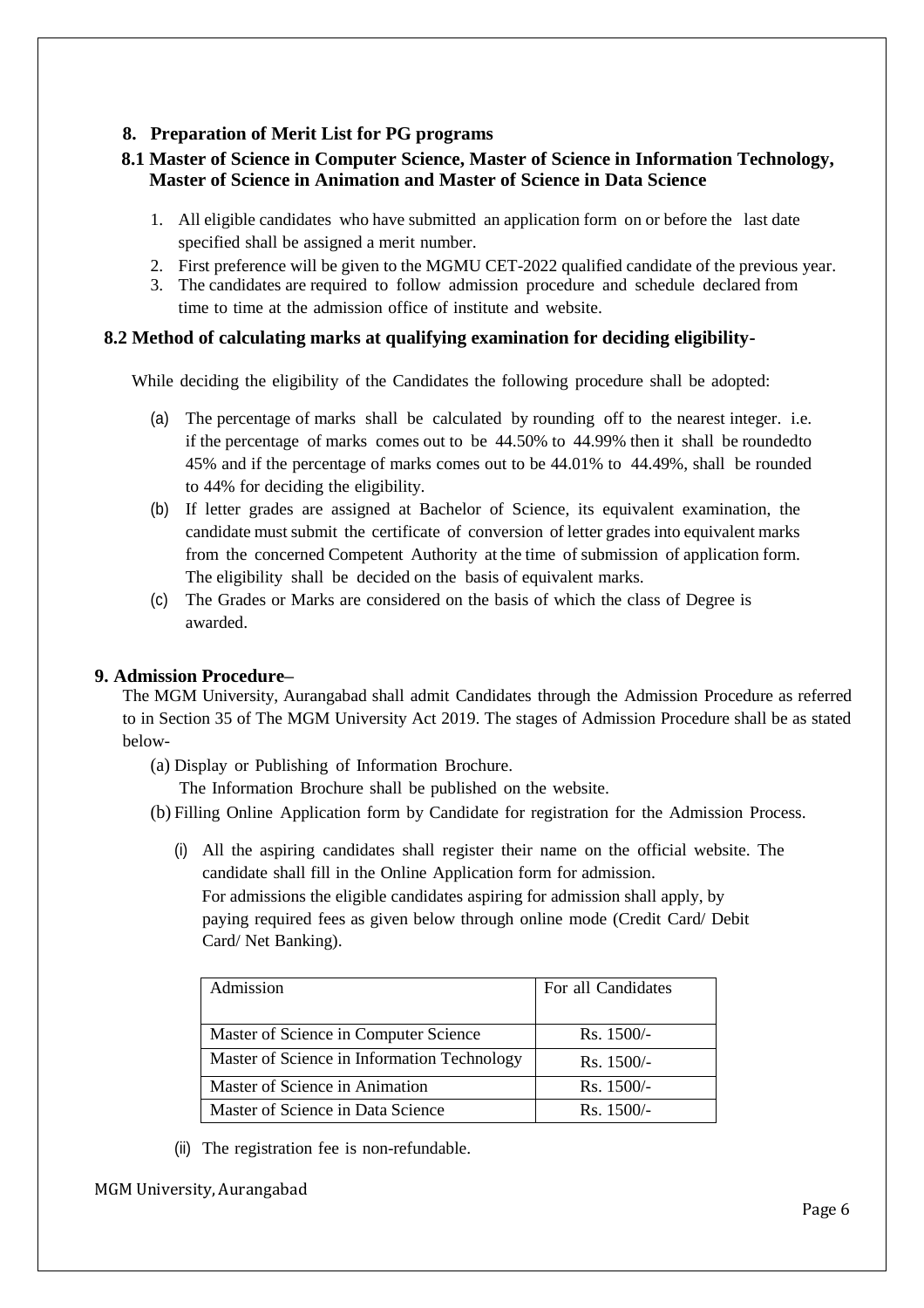- (iii) The candidate should read the information brochure published on the website carefully.
- (iv) The candidate should fill in the Online Application form as per the notified schedule for respective admission.
- (v) The Candidates will also be able to fill in Online Application form and Upload scanned images of valid necessary original documents as per the requirement ofthe admission while filling online application form.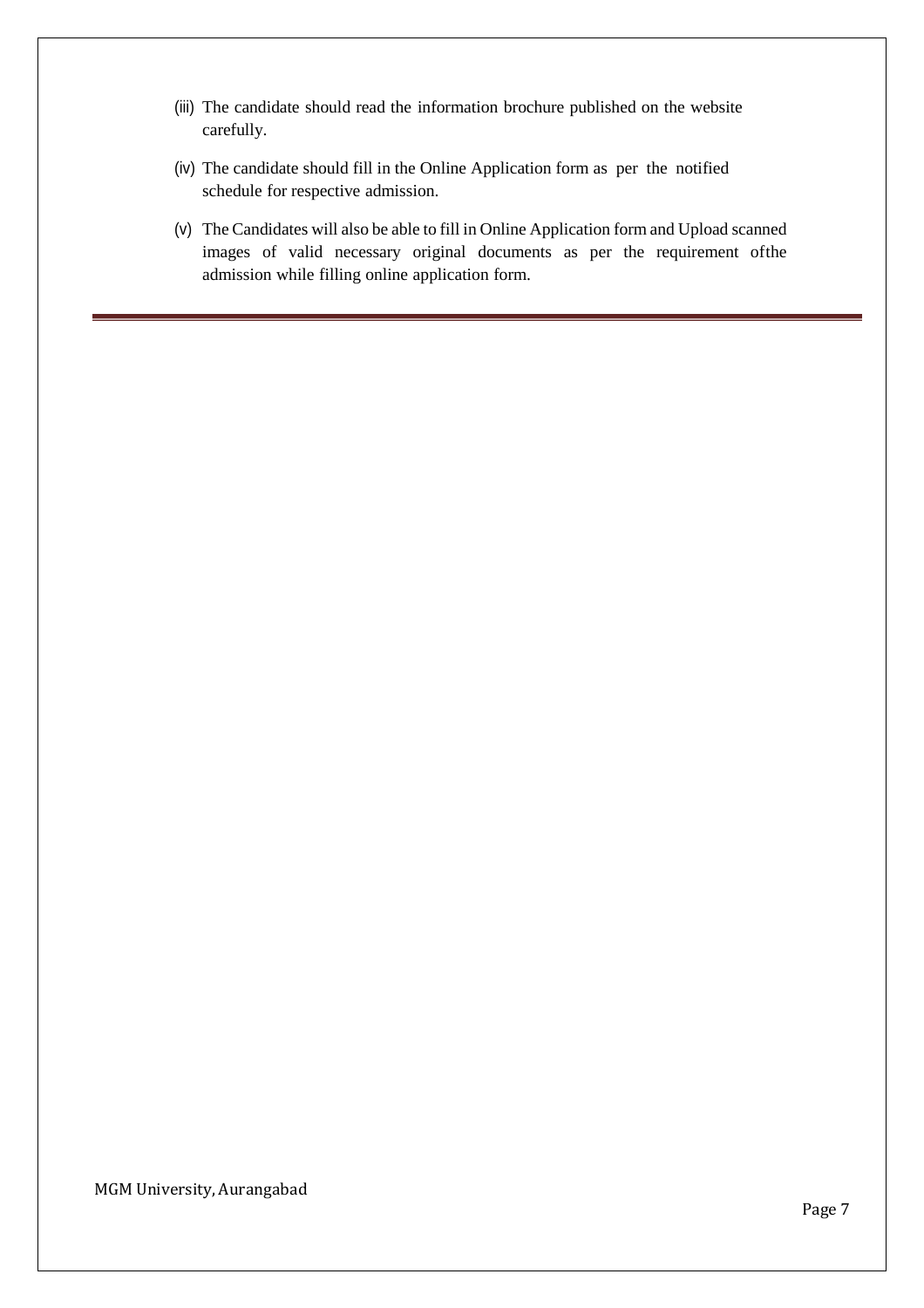(vi) Final merit lists will be prepared and shortlisted candidates will be called for the admission round.

#### <span id="page-9-0"></span>**9.1 Confirmation of admission:**

The candidate shall report for the admission in institution as per the admission schedule. Candidate shall confirm admission by paying the requisite amount of fee and by submitting required documents in original to the institute. The Institute shall verify the required documents and shall issue system generated receipt of confirmation of admission.

#### <span id="page-9-1"></span>**9.2 Fee Structure:**

The fee structure shall be approved by the Fee Fixation Committee established under the MGM Act. The final fee approved and published by the Fee Fixation Committee (section 36) for that year shall be the fee payable by the candidate for the complete duration of the program.

Tuition fee for Academic Year 2022-23 for PG programs is as follows:

In addition to the below- mentioned Tuition fee, University fee, admission fee and Caution money deposit is applicable for admission to PG programs in AY 2022-23.The fee is to be paid by digital payment mode only.

| M.Sc. CS     | <b>M.Sc.IT</b> | <b>M.Sc. Animation</b> | <b>M. Sc. Data Science</b> |
|--------------|----------------|------------------------|----------------------------|
| Rs. 80,500/- | Rs. 80,500/-   | Rs. 1,20,500/-         | Rs. 1,20,500/-             |

#### <span id="page-9-2"></span>**9.3 Caution Money Deposits:**

| M.Sc. CS     | <b>M.Sc.IT</b> | <b>M.Sc. Animation</b> | <b>M. Sc. Data Science</b> |
|--------------|----------------|------------------------|----------------------------|
| $Rs. 5000/-$ | $Rs. 5000/-$   | $Rs. 5000/-$           | $Rs. 5000/-$               |

#### **Caution money deposit for Academic Year 2022-23 for PG programs is as follows:**

Money deposit received from the students shall be refunded after successful completion of the Caution program or on cancelling the admission, after recovery of dues if any. However, if candidate does not apply for refund, within 3 complete financial years after the student actually leaves the institution or within 3 complete financial years after the date of successful completion of the program, whichever is earlier the amount of caution money deposit shall be transferred to Students Aid Fund.

#### <span id="page-9-3"></span>**10. Cancellation of Admission and Refund of fees.**

(New cancelation policy given by MGM University will be added).

# <span id="page-9-4"></span>**11. Documents to be attached along with "Application form for Admission Process"**

The candidates are required to scan the document in .jpg or.gif format (minimum 150 dpi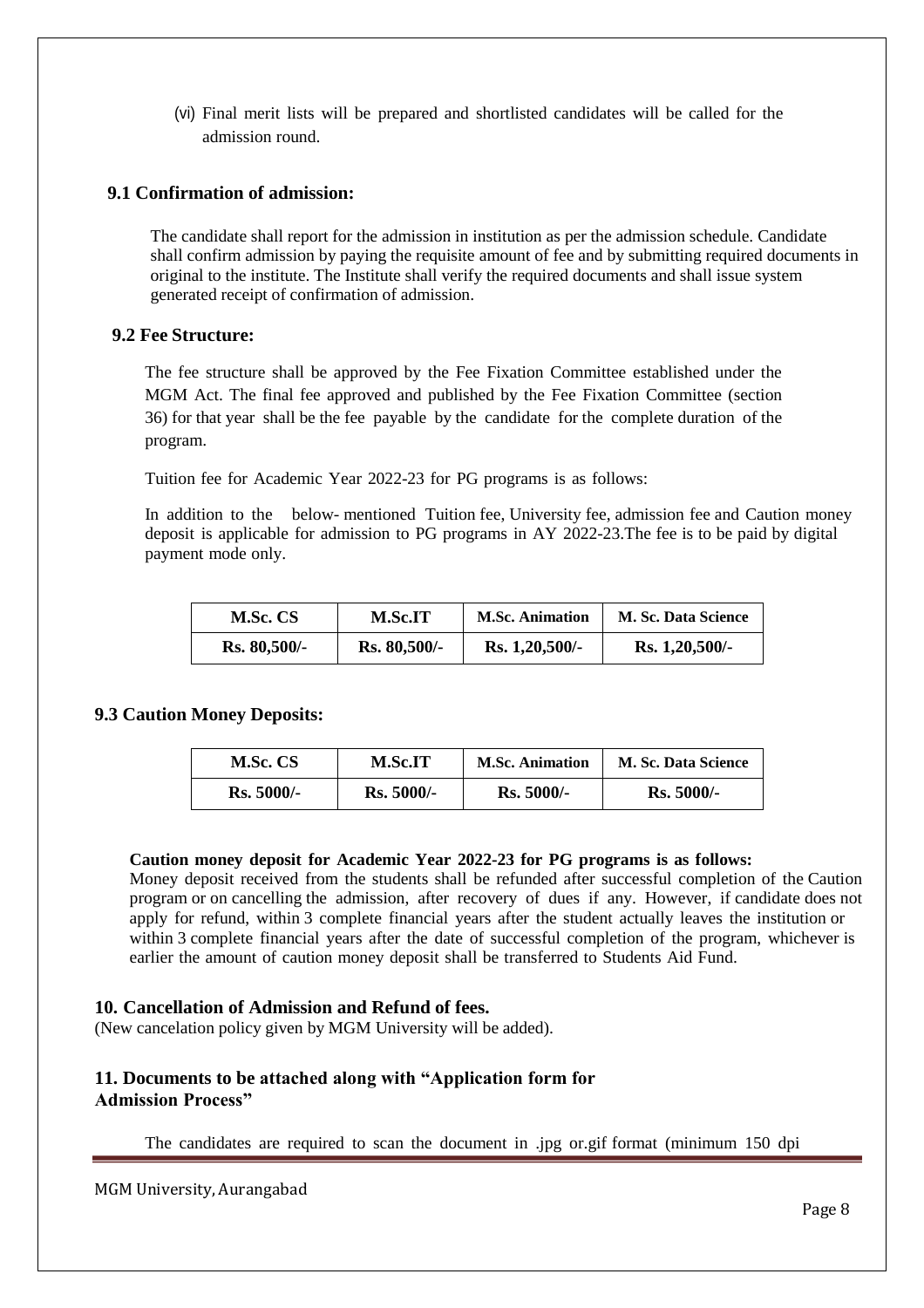| Sr. No.        | Type of Candidate     | Attested true copies of documents to be attached                                                |
|----------------|-----------------------|-------------------------------------------------------------------------------------------------|
|                |                       | along with Application form for Admission                                                       |
| 1              | All Candidates        | 1. Filled Application form with Fees Receipts                                                   |
|                |                       | 2. Two Passport Size Photos                                                                     |
|                |                       | 3. SSC (Std. X) marksheet.                                                                      |
|                |                       | 4. HSC/Diploma                                                                                  |
|                |                       | 5. Qualifying Examination mark sheet.                                                           |
|                |                       | 6. College Leaving Certificate                                                                  |
|                |                       | 7. Migration Certificate (Those who are from other University)                                  |
|                |                       | 8. Certificate of the Indian Nationality of the candidate.                                      |
|                |                       | 9. Proforma-A in case of Defense Category students                                              |
|                |                       | 10. Degree Marksheet (If not available Proforma-B to be submitted)                              |
|                |                       | 11. Degree certificate                                                                          |
|                |                       | 12. Gap Certificate on Rs. 100/- Bond paper for students passing                                |
|                |                       | graduation examination before academic year 2020-21, clearly                                    |
|                |                       | stating the reason for gap.                                                                     |
|                |                       |                                                                                                 |
|                |                       | In addition to the above documents' candidates are required to produce the following additional |
|                |                       | documents depending upon the category to which they belong.                                     |
| $\overline{2}$ | Maharashtra           | Domicile/ Birth/ Leaving certificate of candidate Indicating                                    |
|                | Candidates            | place of Birth in the State of Maharashtra.                                                     |
| 3              | <b>Backward class</b> | 1. Caste certificate                                                                            |
|                | Candidates            | 2. Caste/ Tribe validity certificate                                                            |
|                | belonging to SC/ST    |                                                                                                 |
| 4              | Backward class        | 1. Caste certificate                                                                            |
|                | Candidates            | 2. Caste validity certificate                                                                   |
|                | belonging to VJ/      | 3. Non creamy layer certificate valid up to 31st March 2023.                                    |
|                | $DT - NT(A)$ /        |                                                                                                 |
|                | $NT(B)$ /             |                                                                                                 |
|                | NT(C)/NT(D)           |                                                                                                 |
|                | $/$ O.B.C/SBC $/$     |                                                                                                 |
|                | <b>SEBC</b>           |                                                                                                 |
| 6              | Persons with          | Certificate in the disability by concerned authority (Proforma<br>1.                            |
|                | Disability            | $\mathcal{C}$                                                                                   |
|                | Candidates            | 2. Domicile certificate of candidate.                                                           |

resolution, file size up to 1 MB) and upload the scanned copies of the required documents at the time of filling up Application form for Admission.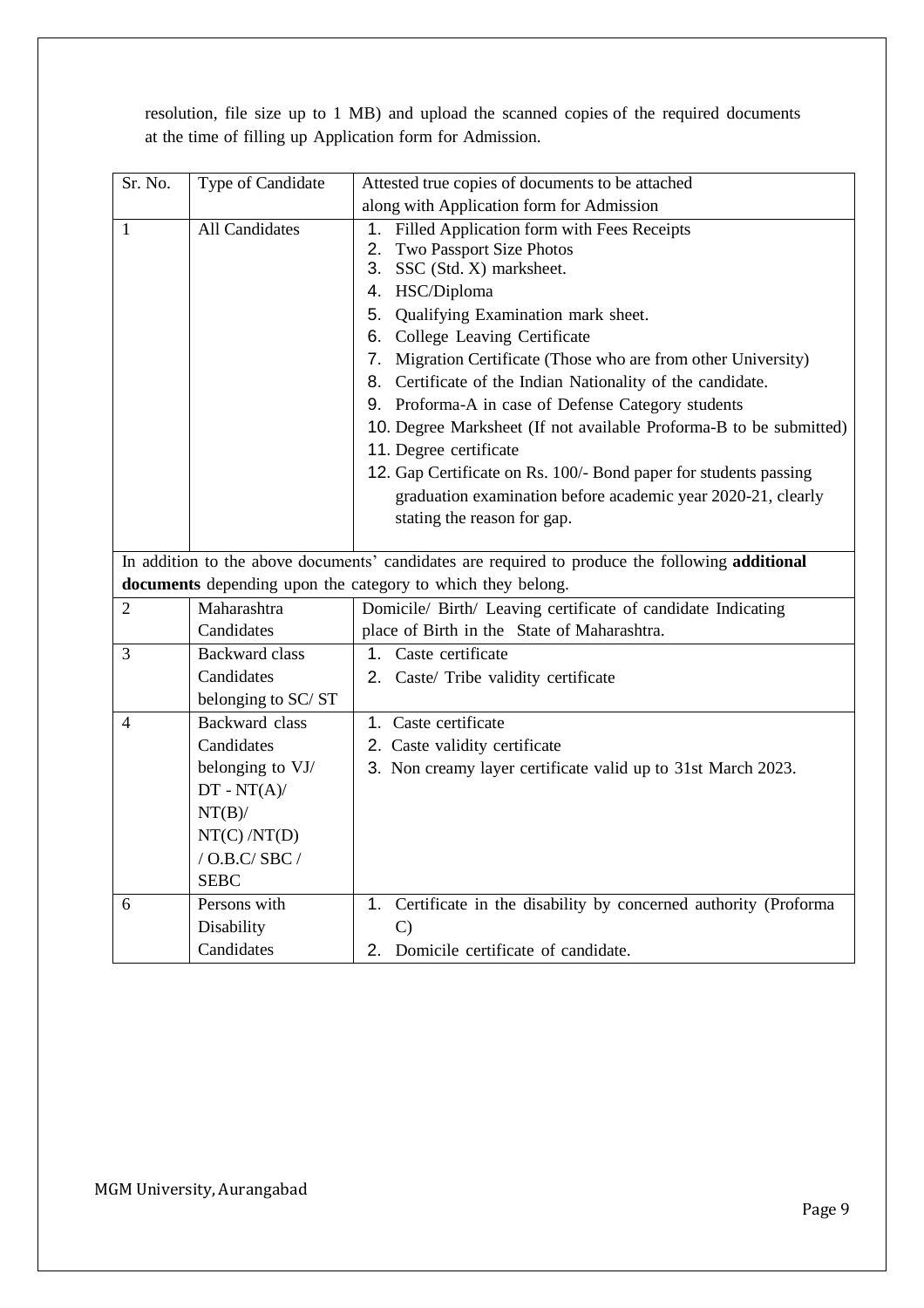| Internal national         | SSC (10th) Examination Mark sheet or in case of grade sheet,        |
|---------------------------|---------------------------------------------------------------------|
| <b>Students Candidate</b> | an equivalent mark sheet issued by the competent authority          |
|                           | failing which the minimum marks for a particular grade shall        |
|                           | be considered.                                                      |
|                           | 2. HSC $(10+2)$ Examination Mark sheet or in case of grade sheet,   |
|                           | an equivalent mark sheet issued by the competent authority          |
|                           | failing which the minimum marks for a particular grade shall        |
|                           | be considered.                                                      |
|                           | School leaving certificate (XII Leaving certificate/ Transfer<br>З. |
|                           | certificate).                                                       |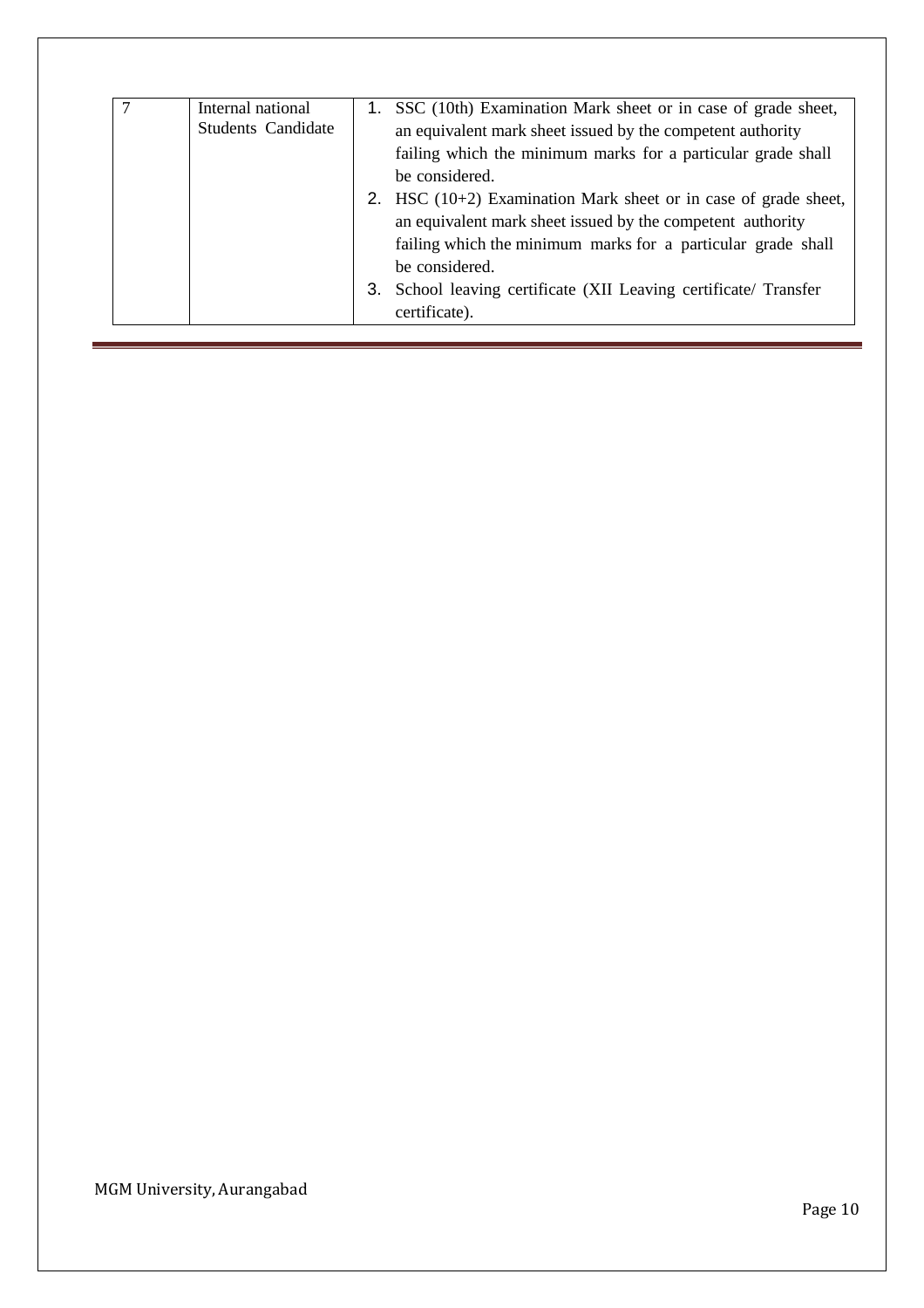| 4. Passport and visa of parent working in foreign country.<br>5. Residence permit / card or Residence (address) proof.<br>6. Bachelor degree certificate as mentioned in the eligibility<br>criteria. |
|-------------------------------------------------------------------------------------------------------------------------------------------------------------------------------------------------------|
|-------------------------------------------------------------------------------------------------------------------------------------------------------------------------------------------------------|

#### <span id="page-12-1"></span><span id="page-12-0"></span>**12. Miscellaneous provisions 12.1 Conduct and Discipline**

- (i) Failure of the candidate in making full and correct Statements in the application form and/or suppression of any information and/ or submission of false documents shall lead to disqualification during the Admission Process.
- (ii) Students while studying in the MGM University, Aurangabad if found indulging in antinational activities contrary to the provisions of Acts and Laws enforced by Government or in any activity contrary to rules of discipline, will be liable to be expelled from the University without any notice.

#### <span id="page-12-2"></span>**12.2 Action against ragging:**

Maharashtra Prohibition of Ragging Act 1999 and Prevention and Prohibition of Ragging. And their amendments which may be published from time to time. The Maharashtra Prohibition of Ragging Act 1999 is in effect from 15th May, 1999 has the following provisions for Action against Ragging.

- a) Ragging within or outside of MGM University, Aurangabad is prohibited
- b) Whosoever directly or indirectly commits, participates in, abets, or propagates ragging within or outside MGM University, Aurangabad shall, on conviction, be punished with imprisonment for a term up to 2 years and / or penalty, which may extend to ten thousand rupees.

c) Undertaking from the candidate shall be taken while admitting the candidate in the Institute.

#### <span id="page-12-3"></span>**12.3 Hostel Accommodation:**

Accommodation in Hostel cannot be guaranteed to the admitted candidates. All the Candidates are advised to personally verify the availability of Hostel, Hostel fees payable etc. from the MGM University, Aurangabad.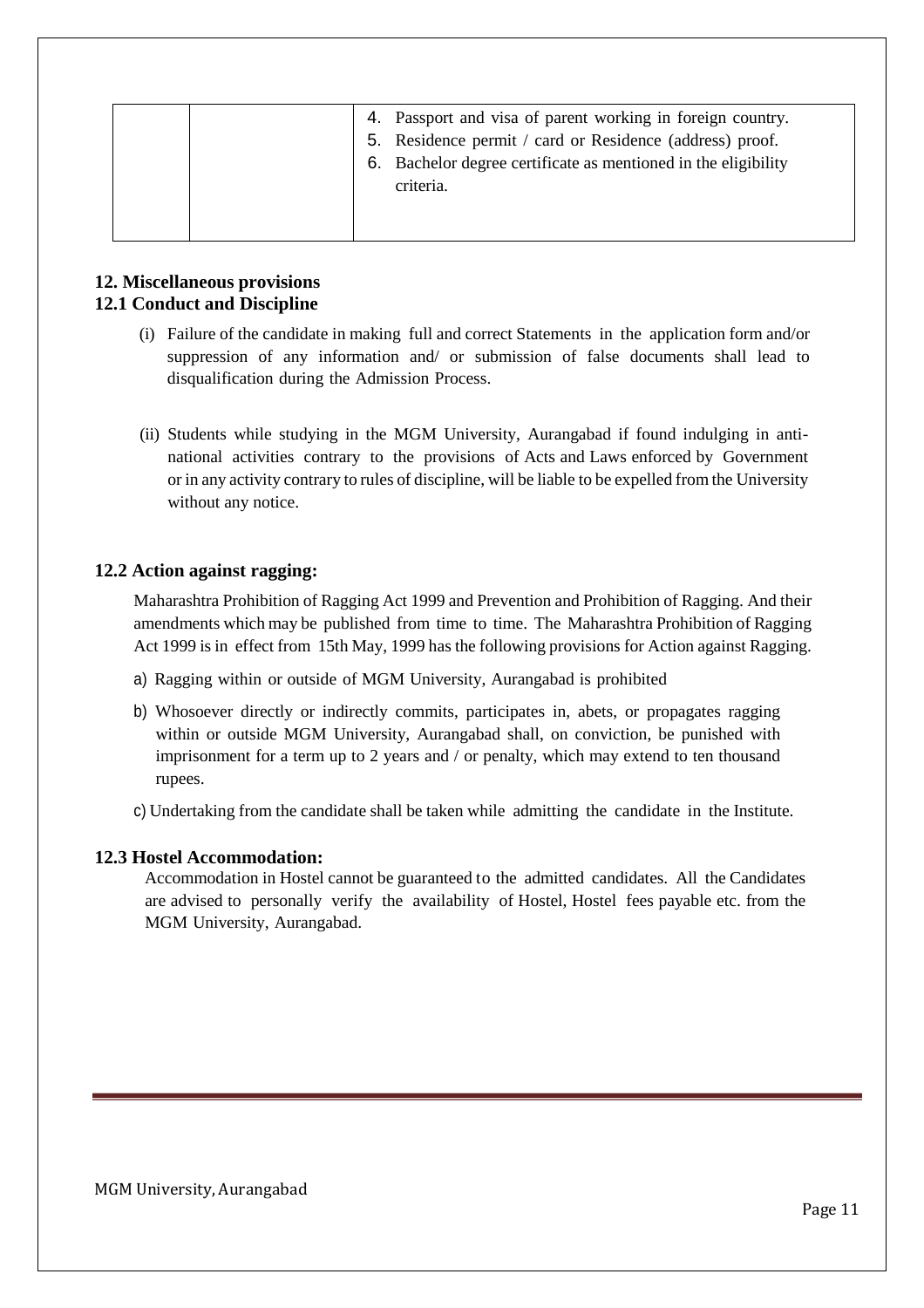# **Appendix I**

#### AFFIDAVIT BY THE STUDENT

(This matter has to be typed on a non-judicial stamp paper of Rs. 100/-)

- <span id="page-13-0"></span>1) I, ..................................................................................................................... (Full name of student with admission/registration/ enrolment number) s/o d/o Mr./Mrs./Ms, ................................................................................. having been admitted to (name of the institution), have received a copy of the UGC Regulations on Curbing the Menace of Ragging in Higher Educational Institutions, 2009, (hereinafter called the "Regulations") carefully read and fully understood the provisions contained in the said Regulations.
- 2) I have, in particular, perused clause 3 of the Regulations and am aware as to what constitutes ragging.
- 3) I have also, in particular, perused clause 7 and clause 9.1 of the Regulation and am fully aware of the penal and administrative action that is liable to be taken against me in case I am found guilty of or abetting ragging, actively or passively, or being part of a conspiracy to promote ragging. 4) I hereby solemnly aver and undertake that (a) I will not indulge in any behavior or act that may be constituted as ragging under clause 3 of the Regulations.
	- (b) I will not participate in or abet or propagate through any act of commission or omission that may be constituted as ragging under clause 3 of the Regulations.
- 5) I hereby affirm that, if found guilty of ragging, I am liable for punishment according to clause 9.1 of the Regulations, without prejudice to any other criminal action that may be taken against me under any penal law or any law for the time being in force.
- 6) I hereby declare that I have not been expelled or debarred from admission in any institution on account of being found guilty of, abetting or being part of a conspiracy to promote, ragging; and further affirm that, in case the declaration is found to be untrue, I am aware that my admission is liable to be cancelled. Declared this ..............day of ............... month of............... year.
- 7) I hereby declare that I have read the admission cancellation and refund policy of MGM University and accept the same.

Signature of deponent Name:

#### VERIFICATION

Verified that he contents of this affidavit are true to the best of my knowledge and no part of the affidavit is false and nothing has been concealed or misstated therein.

Verified at .............. (place) on this the .............. (day), of .............. (month),............... (year).

Signature of deponent

Solemnly affirmed and signed in my presence on this the .......................... (day) of .............. (month),.............. (year) after reading the contents of this affidavit.

#### OATH COMMISSIONER / ADVOCATE AND NOTARY PUBLIC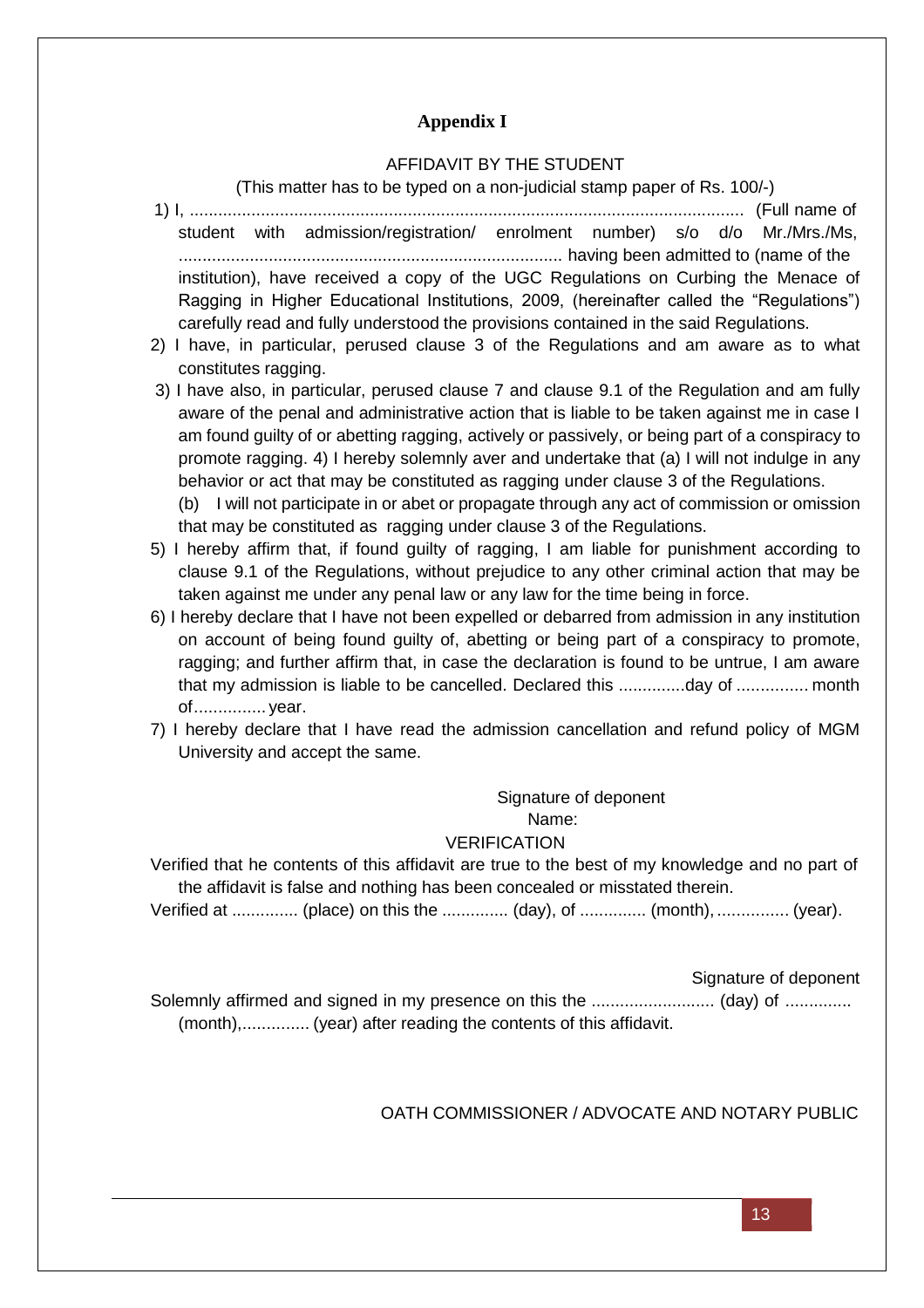# **Appendix II**

### AFFIDAVIT BY THE PARENT / GUARDIAN

<span id="page-14-0"></span>(This matter has to be typed on a non-judicial stamp paper of Rs. 100/-)

- 1. Mr./Mrs./Ms. .................................................................................................... (full name of parent /guardian) father/ mother/ guardian of ................................................................................., (full name of student with admission/registration/ enrolment number), have been admitted to (name of the institution), have received a copy of the UGC Regulations on Curbing the Menace of Ragging in Higher Educational Institutions, 2009, (hereinafter called the "Regulations"), carefully read and fully understood the provisions contained in the said Regulations.
- 2) I have, in particular, perused clause 3 of the Regulations and am aware as to what constitutes ragging.
- 3) I have also, in particular, perused clause 7 and clause 9.1 of the Regulations and am fully aware of the penal and administrative action that is liable to be taken against my ward in case he/she is found guilty of or abetting ragging, actively or passively, or being part of a conspire racy to promote ragging.
- 4) I hereby solemnly aver and undertake that a) My ward will not indulge in any behavior or act that may be constituted as ragging under clause 3 of the Regulations. b) My ward will not participate in or abet or propagate through any act of commission or omission thatmay be constituted as ragging under clause 3 of the Regulations.
- 5) I hereby affirm that, if found guilty of ragging, my ward is liable for punishment according to clause 9.1 of the Regulations, without prejudice to any other criminal action that may be taken against my ward under any penal law or any law for the time being in force.
- 6) I hereby declare that my ward has not been expelled or debarred from admission in any institution on account of being found guilty of, abetting or being part of a conspiracy to promote, ragging; and further affirm that, in case the declaration is found to be untrue, the admission of my ward is liable to be cancelled.
- 7) I hereby declare that I have read the admission cancellation and refund policy of MGM University and accept the same.

Declared this ..........................day of ............. month of.................... year.

Signature of Deponent Name: Address: Telephone / Mobile No:

# VERIFICATION

Verified that the contents of this affidavit are true to the best of my knowledge and no part of the affidavit is false and nothing has been concealed or misstated therein. Verified at ............................ (place) on this the............................ (day), of ................... (month),...........................(year).

Signature of deponent Solemnly affirmed and signed in my presence on this the ................. (day), of .................... (month), ...................... (year) after reading the contents of this affidavit.

OATH COMMISSIONER / ADVOCATE AND NOTARY PUBLIC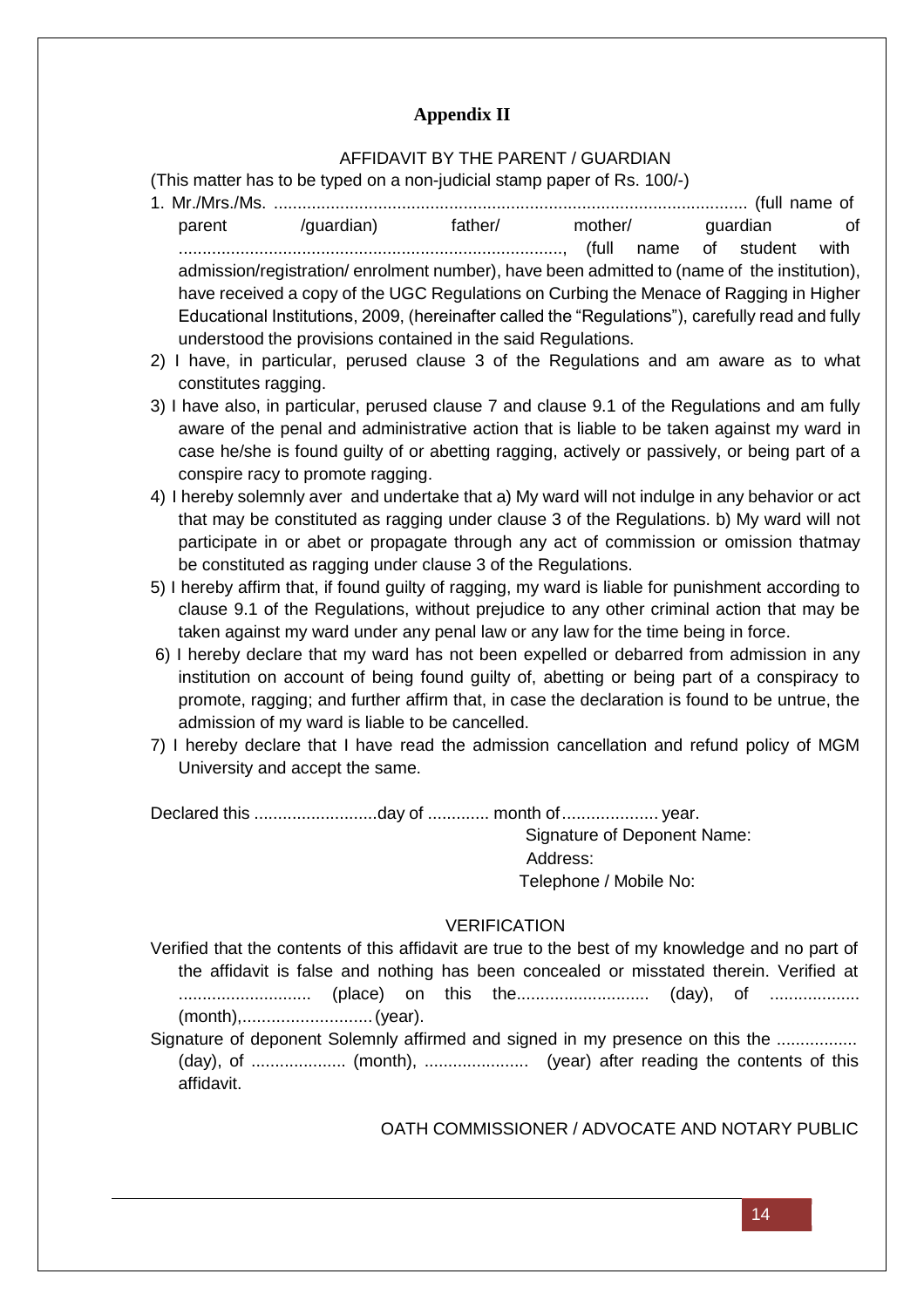#### **Proforma – A**

<span id="page-15-0"></span>(To be issued on the Printed Letter Head of the concerned office)

(For Def-1, Def-2, Def-3 Candidates)

(For Sons and Daughters of defense service personnel)

# **C E R T I F I C A T E**

This is to certify that Shri. / Smt. …………………………………………………………………….. (Full name of the Employee with Rank of the Employee) is / has been a Member of Armed Forces of India. He / She has put in ........................years of service in Indian Army / Indian Navy / Indian Air Force from …………… to …….…………. and is currently working / retied from services on …………………. / Permanently disabled since ………………………. Killed in action on ……………………………………………………..

This certificate is issued for the purpose of his / her son / daughter's …………………………… admission to First year of Four-Year Degree course in M.Sc. CS / M.Sc.IT/ M.Sc. Animation / M.Sc. Data Science for the academicyear 2022-23.

| OULWAIG NO. |                                                                                                                                           |
|-------------|-------------------------------------------------------------------------------------------------------------------------------------------|
| Date        |                                                                                                                                           |
| Place $-$   | (Signature)<br>Name and Designation of the Authority<br>Not below the Rank of Commandant Or<br>Equivalent/District Sainik Welfare Officer |

Seal of the **Office** 

Note :-

 $\bigcap_{x \in \mathbb{N}} \mathbb{Z}$  No.

1. This certificate is not to be issued for the Civilian Staff working in the Indian Army / Navy / Air Force.

2. For Def-1, Def-2, Def-3 Candidates, above pro forma is to be accompanied by attested copy of Domicile certificate of parent who is in active service or ex-serviceman.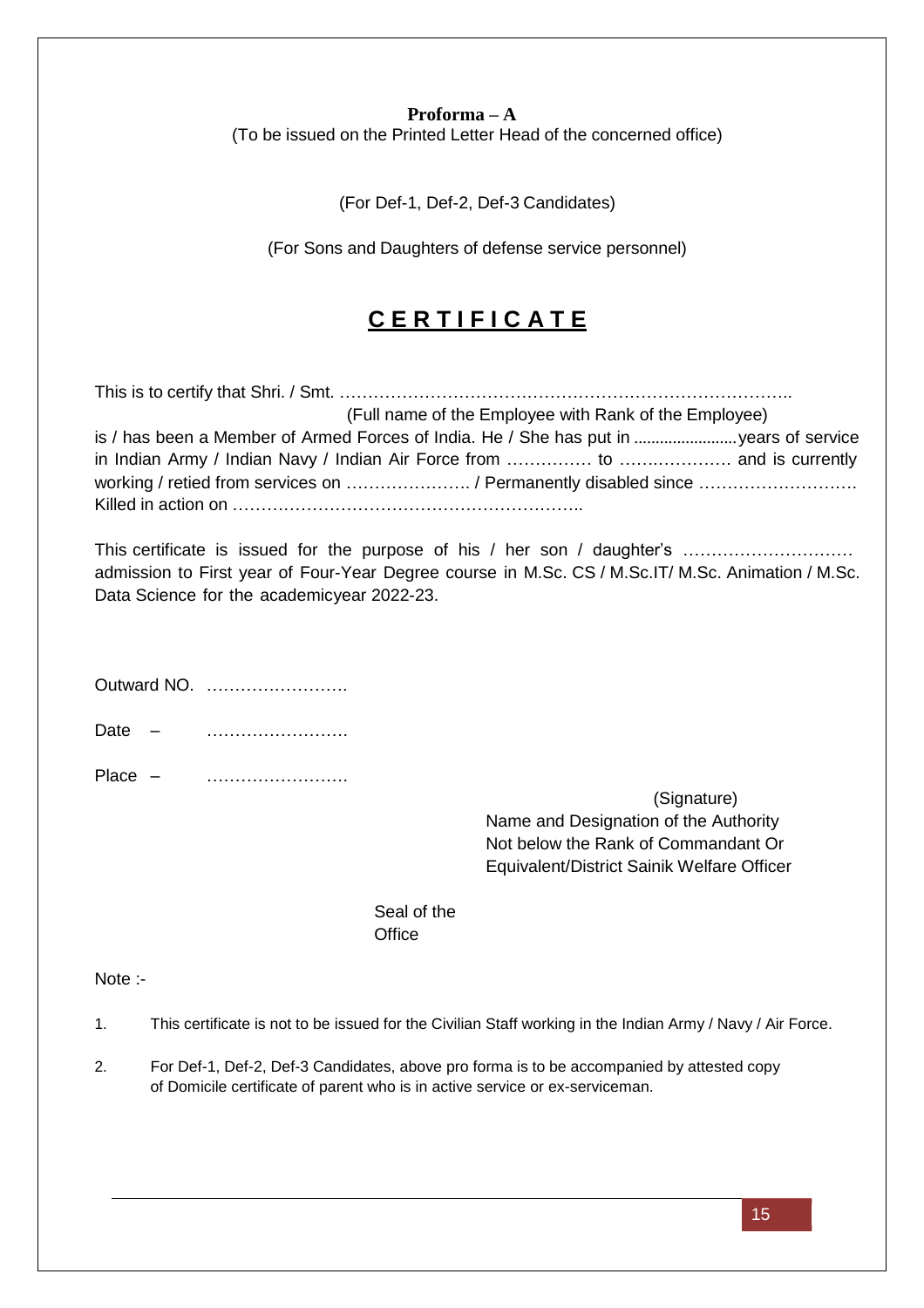## **Proforma – B**

<span id="page-16-0"></span>(Format of Undertaking from the Student for not producing Degree Certificate or Mark list at the time of submission of Registration)

**This is to certify that Mr./Ms. Is**

**…………………………………………………………………………………………..**

Studying in M.Sc. CS / M.Sc.IT/M.Sc. Animation/M.Sc. Data Science .......................................in (Institute)

....................................................................................................................... as a regular student.

My final year result is not yet declared. I will produce the mark list/ degree certificate on or before

---------------- If I will unable to produce the mark list/ degree certificate on or before-----------------my admission can be treated as cancelled.

**Signature of the candidate**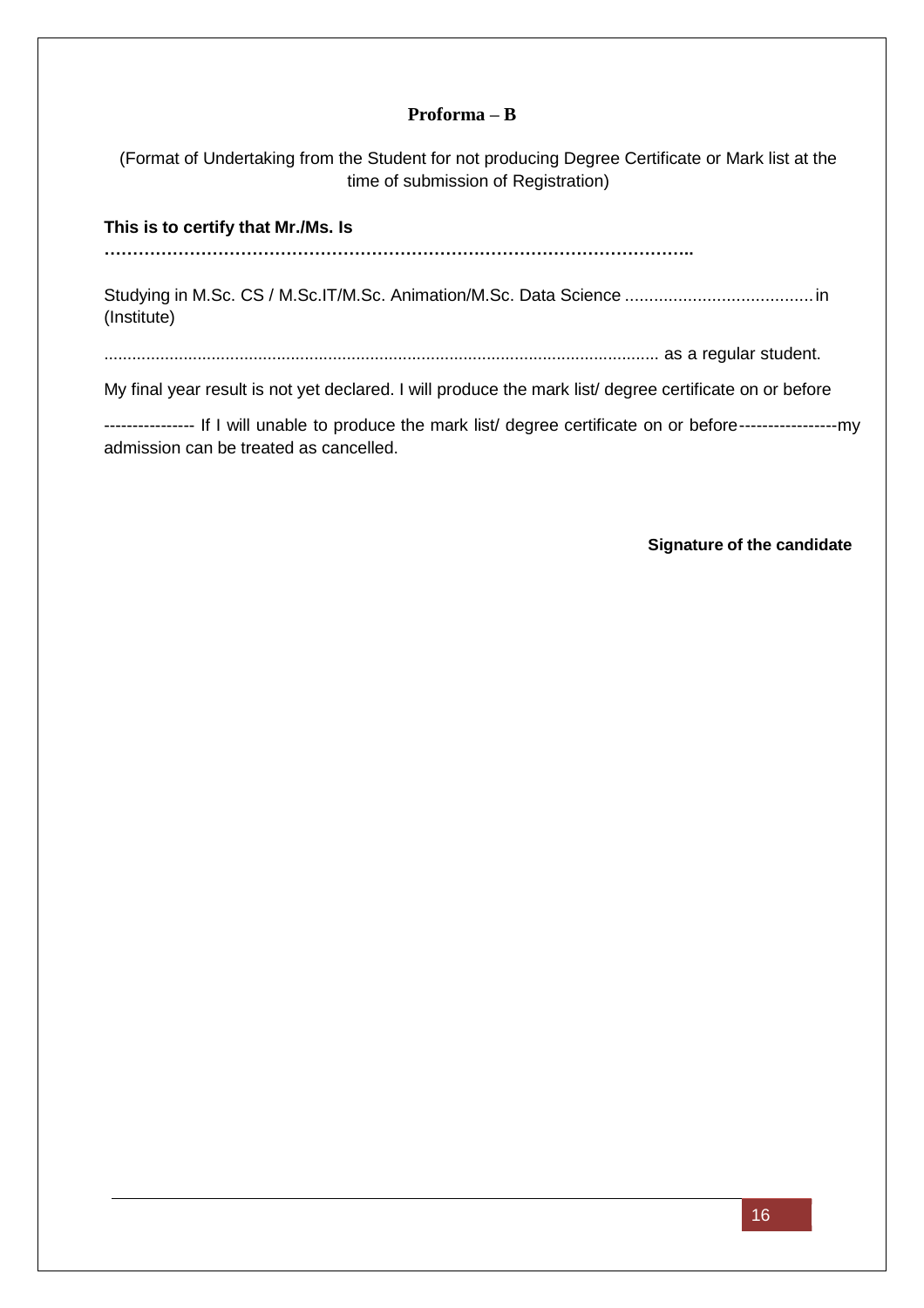| $Proforma - C$                                                     |  |  |  |  |  |
|--------------------------------------------------------------------|--|--|--|--|--|
| (To be issued on the Printed letter Head of the concerned officer) |  |  |  |  |  |

(For Persons with Disability Candidates)

P-3 (Learning disability) Candidates

<span id="page-17-0"></span>LEARNING DISABILITY CLINIC L.T.M.G.HOSPITAL, SION MUMBAI-400 022

# **CERTIFICATE**

|                                            | <b>CERTIFICATE</b>                                                                                                      |   |               |                                  | the Medical |
|--------------------------------------------|-------------------------------------------------------------------------------------------------------------------------|---|---------------|----------------------------------|-------------|
| Name                                       |                                                                                                                         |   |               |                                  |             |
| Age                                        |                                                                                                                         |   |               |                                  |             |
| Date of birth                              |                                                                                                                         |   |               |                                  |             |
| Date of Registration                       |                                                                                                                         |   | L.D.NO.       |                                  |             |
| <b>Fathers Name</b>                        |                                                                                                                         |   |               |                                  |             |
| Std.                                       |                                                                                                                         |   | School Name:  |                                  |             |
| Physical and Neurologic Assessment         |                                                                                                                         | ÷ | $(Date$ (Date |                                  |             |
| Psychological Assessment                   |                                                                                                                         | ÷ | $(Date$ (Date |                                  |             |
| WISC(R)                                    | Verbal IQ                                                                                                               | t |               |                                  |             |
|                                            | Performance IQ:                                                                                                         |   |               |                                  |             |
|                                            | Global IQ                                                                                                               |   |               |                                  |             |
|                                            | Interpretation                                                                                                          |   |               |                                  |             |
| Educational Assessment (Date : __________) |                                                                                                                         |   | WRAT :        | $\mathsf{R}$<br>$\mathsf S$<br>A |             |
| Certified that:                            |                                                                                                                         |   |               |                                  |             |
| 1.<br><sup>o</sup>                         | The percentage of Challenged is not less than 40 % and is equal to _________ %<br>The disability is nermanant in neture |   |               |                                  |             |

- 2. The disability is permanent in nature
- 3. The candidate is capable of carrying out all activities related to theory and Practical works as applicable to degree course in M.Sc. CS / M.Sc.IT/M.Sc. Animation/M.Sc. Data Science without any special concessions and exemptions.
- 4. This certificate is issued as per the provisions given in the Person with Disability Act, 1995 and its amendments.

This certificate is issued for the purpose of his/her admission to Degree M.Sc. CS / M.Sc.IT/M.Sc. Animation/M.Sc. Data Science for the year2022-23. Recommendations :-

Recent

Photograph of the candidate showing the disability duly attested by the Chairperson of